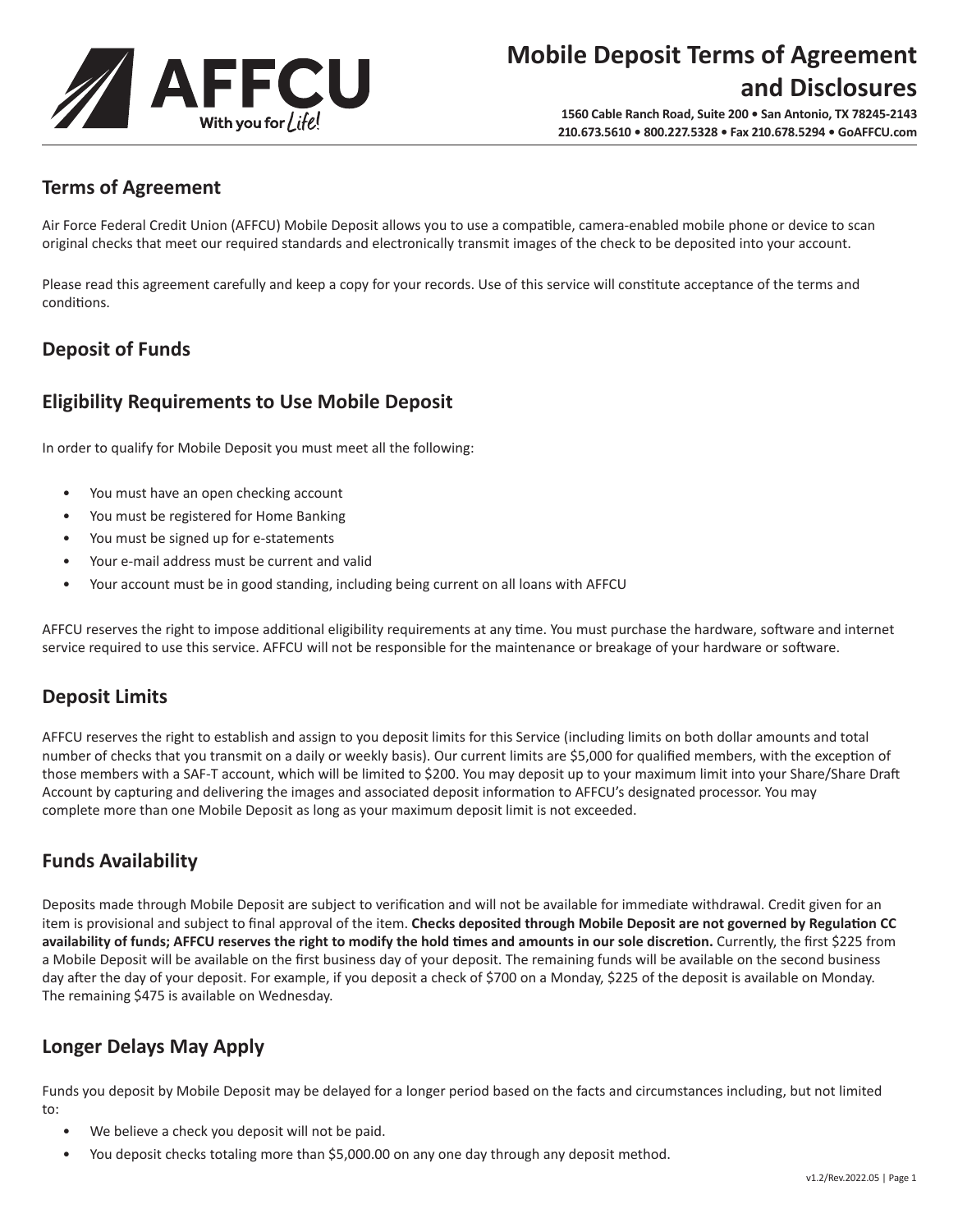

- You re-deposit a check that has been returned unpaid.
- You have overdrawn your Account repeatedly in the last six months.
- Technical difficulties, such as a failure of communications or computer equipment.

We will notify you if we delay your ability to withdraw funds for any of these reasons, and we will tell you when the funds will be available. Funds will generally be available no later than the seventh business day after the day of your deposit.

#### **Representations and Warranties**

By using the Mobile Deposit service, you agree:

- You will only transmit acceptable items for deposit;
- Each image of a check you deposit is a true and accurate rendition of the front and back of the original check, without any alteration, and the drawer of the check has no defense against payment of the check;
- You are authorized to enforce each check you transmit for deposit;
- You have possession of the original check and no party will submit the original check for payment to us or any other depository bank;
- Images will meet the image quality standards according to American National Standard Specifications for an Image Replacement Document;
- You will not transmit duplicate items;
- You will not deposit or represent the original item through this service or at any other financial institution;
- You are solely responsible for any and all financial risk that may be associated with your use of this service, including without limitation the risk that a check will be returned for insufficient funds;
- AFFCU will not sustain a loss because the original check was deposited or presented before or after it was transmitted through the Mobile Deposit service;
- The check has been endorsed by all payees and you are authorized to deposit the check into your account;
- You will comply with this Agreement and all applicable rules, laws and regulations.

If you breach any of these representations and warranties, you agree to indemnify, and hold harmless AFFCU against any and all liability, damages or losses arising from any claims, suits or demands from third parties. You also authorize AFFCU to debit your account for the amount of such claim, suit or demand that results from a breach of warranty under the provision of Regulation CC, Check 21 and/or the Uniform Commercial Code.

### **Unacceptable Mobile Deposits**

You agree that the following items will not be considered an acceptable Mobile Deposit under the Mobile Deposit Agreement. Mobile Deposits of the nature described below will result in the immediate reversal of the Mobile Deposit to your account and may result in the suspension of this service. A Mobile Deposit reversal means the amount of the item deposited will be removed from your account and will reduce your balance. The reversal may also result in a negative balance on your account.

Unacceptable deposits include the following:

- *• Deposit of AFFCU Check Drawn on Personal Account* Deposit of a personal check that is drawn on the account holder's personal checking account at AFFCU.
- *• Previously Deposited Checks*  **Any checks previously submitted for deposit with AFFCU or any other depository bank.**
- *• Non-Negotiable Items*  The Mobile Deposit of any item stamped as "non-negotiable."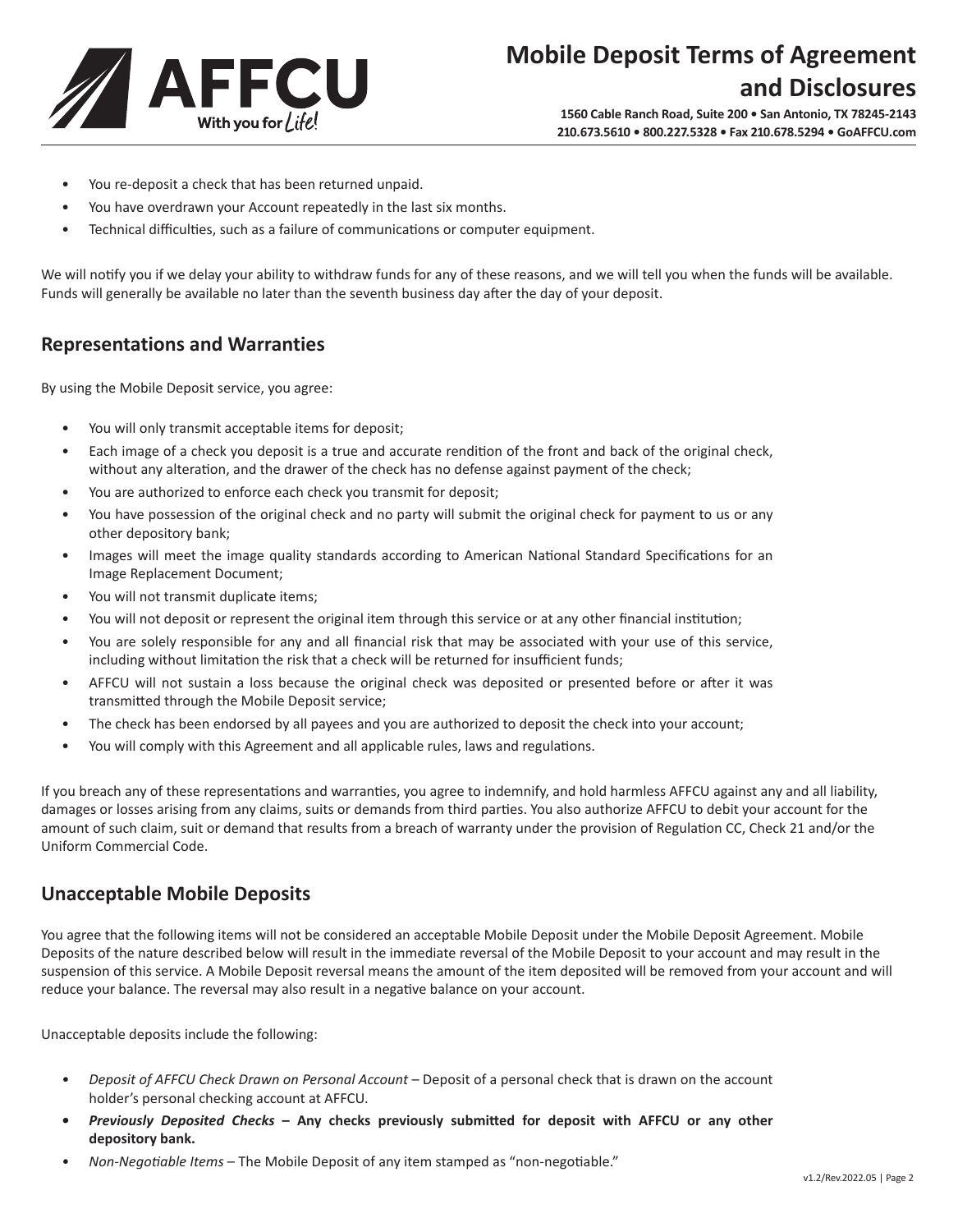

- *• Altered Checks* An altered check is any check that contains evidence of a change (correction fluid, crossed out amounts, etc.) to information on the face of the check. Members with altered checks MUST get a replacement check from the maker before AFFCU will accept the Mobile Deposit check.
- *• Foreign Checks* A foreign check is any check that is issued to you by a financial institution in a country other than the United States of America (Canada, France, etc.). Foreign checks may ONLY be deposited by mail. Please remit all foreign checks to Air Force Federal Credit Union; 1560 Cable Ranch Rd. Ste. 200; San Antonio, TX 78245.
- *• Incomplete Items* An incomplete item is any item that does not contain signatures of the maker, endorsement signatures, or is missing any of the information required during key-entry in a Mobile Deposit session.
- *• Stale Dated Checks* Certain checks contain instructions such as: "Void 90 days after issue date" or "Must be cashed within six months of issue date." Members with stale date checks MUST get a replacement check from the maker before AFFCU will accept the deposit. If the check does not specify a stale date, it will be assumed 6 months from the date written on the check.
- *• Demand Drafts or Remotely Created Checks* For example, checks lacking the original signature of the person authorizing the check.
- *• Inconsistent Checks* For example, checks with inconsistent numerical and written dollar amounts.
- *• Undated or Post-Dated Checks* Checks that do not have a date or checks that have a future date.
- *• Checks made payable to any other person or entity other than you (Third-Party Checks)* For example, a check that is payable to someone else, endorsed and signed over to you.
- *• Additional Unacceptable Checks* For example, checks not payable in United States currency; money orders or travelers checks; starter or counter checks; insurance drafts; substitute checks; photocopies of checks; purported lottery or prize winnings; rebate checks; or other similar checks. If you have a question on whether an item is eligible, please contact us in advance.
- *• Checks Exceeding the Deposit Limits*.
- P*reviously Returned Checks*  Any check that has been previously returned unpaid for any reason.

# **Depositing Checks**

Endorsements must be made on the back of the check within 1  $\frac{1}{2}$  inches from the top edge of the check, although we may accept endorsements outside of this space. **Your endorsement must include your signature and "For Mobile Deposit Only."** Any loss we incur from a delay or processing error resulting from an irregular endorsement or other markings by you will be your responsibility. A check made payable to two payees must be endorsed by both payees.

Once you have completed your mobile deposit and receive e-mail confirmation that the check has been received, you should write VOID across the front of the check and securely store the check for a minimum of 60 calendar days after transmission to us. We may need to verify a deposit and we may request that you make the original check available to us. You agree to promptly assist us with this type of request. If the original check cannot be provided in a timely manner, this can result in the reversal of the deposit from your balance. A reversal of a deposit could take your account negative.

### **Processing Fees**

There is no fee to deposit checks using Mobile Deposit.

You agree to immediately reimburse AFFCU for any negative balance in your account caused by your use of Mobile Deposit. In the event legal action is required, you agree to pay AFFCU for its reasonable attorney's fees and court costs. If your use of Mobile Deposit causes a negative balance in your account, you also agree to pay AFFCU's overdraft fees as disclosed in the Truth and Savings Fee Schedule.

AFFCU will not be liable for negative balances on accounts caused by the non-payment of checks due to insufficient funds, mobile service or for any action by the member or authorized user of the account that results in the reversal of a deposit on the account.

AFFCU reserves the right to discontinue Mobile Deposit or to suspend account access at any time due to a change in business conditions or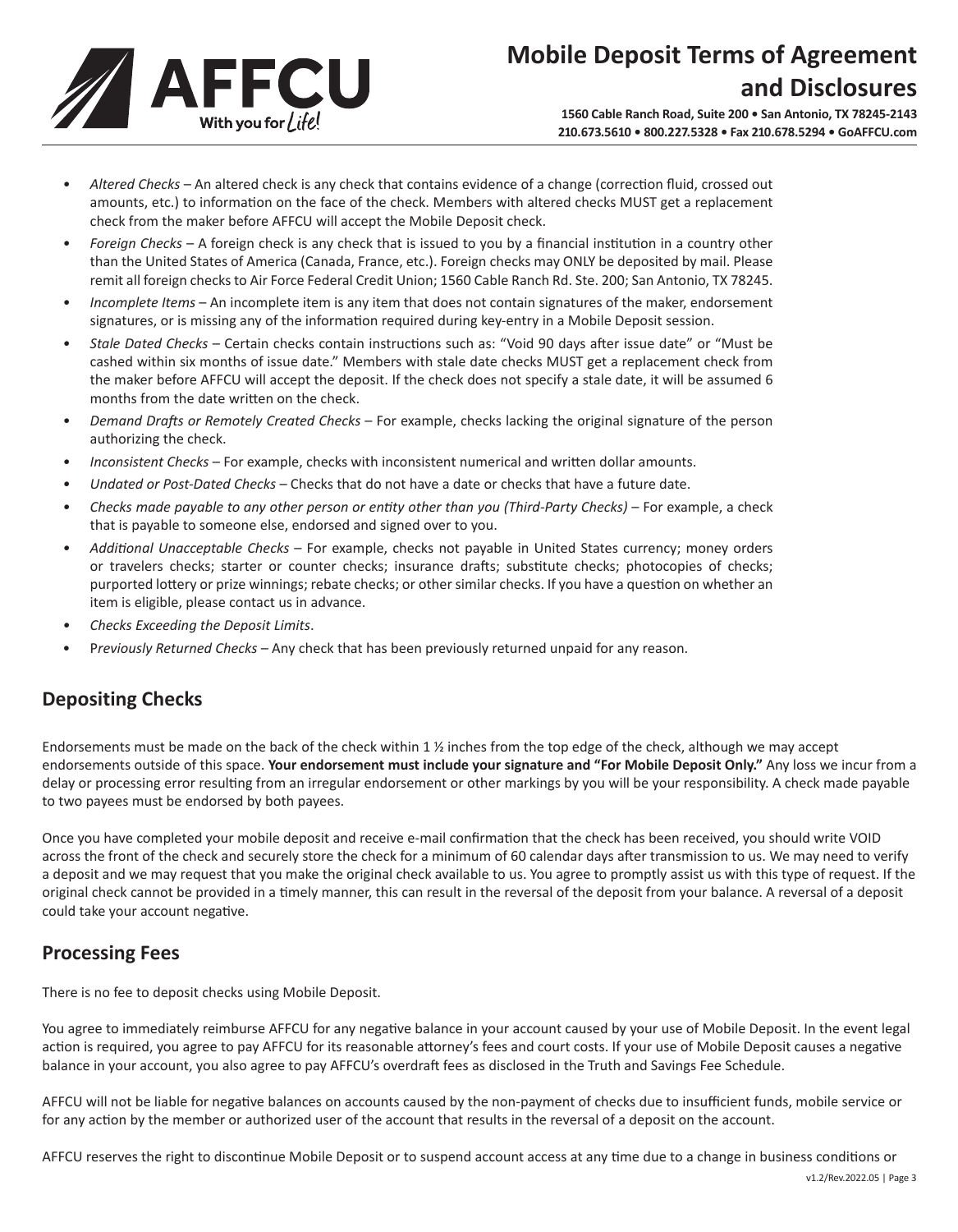

the failure of any member to abide by the Online Banking Regulation E Disclosures and Terms of Agreement, the Mobile Deposit Agreement, or any other applicable AFFCU Agreements and Disclosures.

You acknowledge that wireless providers may impose fees, limitations or restrictions. You agree that you are solely responsible for all such fees, limitations and restrictions.

## **Mobile Deposit Availability**

Mobile deposit is generally available 24/7 through AFFCU's mobile app. In the event that Mobile Deposit is temporarily unavailable due to system maintenance or technical difficulties, including those on the Internet service provider, cellular service provider or internet software; you may deposit your check at an ATM, branch location or via regular mail. AFFCU reserves the right to change, suspend, or revoke the Mobile Deposit service immediately and at any time without prior notice to you.

### **Disclosure**

## **Liability for Unauthorized Use**

CONTACT US IMMEDIATELY if you believe that unauthorized activity has been conducted through the Mobile Deposit program. Telephoning our Member Contact Center at 210.673.5610 or 800.227.5328 is the best way of keeping damages to a minimum. If you notify us of the misuse of Mobile Deposit within two business days, you can lose no more than \$50 (fifty dollars). If you do NOT tell us within two business days, and we can prove we could have stopped the misuse of Mobile Deposit without your permission if you told us, you could lose as much as \$500.00 (five hundred dollars).

Also, if your statement shows transfers that you did not make, tell us at once. If you do not tell us within 60 days after the statement was mailed to you, you may not get back any money you lost after the 60 days if we can prove that we could have stopped someone from conducting an unauthorized transaction if you had told us in time.

If a good reason (such as a long trip or a hospital stay) kept you from telling us, we will extend the time periods with appropriate documentation of proof.

# **How to Contact Us**

In the event of error or question about any transactions, you may call us at 210.673.5610 or 800.227.5328 or write to us at: Air Force Federal Credit Union; 1560 Cable Ranch Road, Suite 200; San Antonio, TX 78245.

### **Business Days/Hours**

For purposes of this disclosure, our business days/hours are Monday through Friday, 8:00 AM to 5:00 PM CT except for national holidays.

### **Documentation**

You will receive a monthly statement, unless there is no transaction in a particular month, showing the status of your account(s) transactions made during the previous month. You agree to notify AFFCU promptly if you change your mailing address, your e-mail address, phone number or if you believe there are any errors or unauthorized transactions on any statement or in any statement information.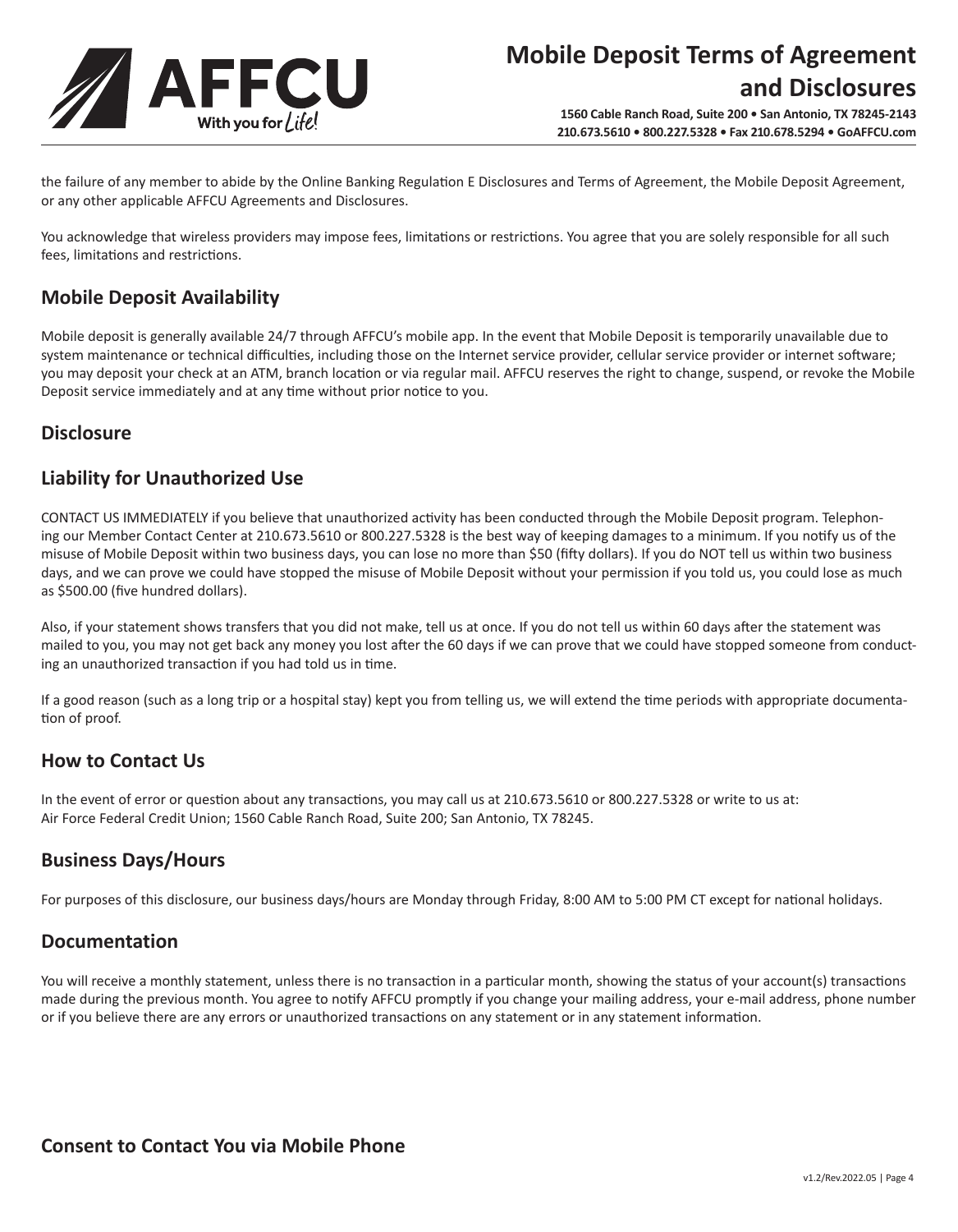

You agree that AFFCU, or our authorized agent, may contact you via the mobile device used to access the Service for any purpose concerning your accounts with us, including but not limited to account servicing and collection purposes. Your consent applies to any mobile device and mobile phone that you use to access the Service and any telephone number you have provided to us or we have obtained. You understand and agree that your consent authorizes AFFCU or our authorized agent to contact you using autodialed or prerecorded calls and text messages.

# **AFFCU's Limitation of Liability**

Unless otherwise required by law, AFFCU will not be responsible for any losses, damages, or liabilities arising from or related to use of the Mobile Deposit service. AFFCU's liability for errors or omissions with respect to the data transmitted or printed will be limited to correcting the errors or omissions.

You understand and agree that AFFCU is not responsible for any indirect, consequential, punitive, or other damages of any type attributable to your breach of this agreement or to the availability of the Mobile Deposit services.

# **Disclaimer of Warranties; Risk of Loss**

The Mobile Deposit service is provided on an "AS IS" and on an "AS AVAILABLE" basis. AFFCU's disclaims all warranties of any kind as to the use of the Mobile Deposit services, whether express or implied, including, but not limited to, the implied warranties of merchantability and fitness for a particular purpose. AFFCU makes no warranty that (1) the Mobile Deposit service will meet your requirements; (2) the Mobile Deposit service will be uninterrupted, timely, secure or error free; (3) the results that may be obtained from the service will be accurate or reliable; or (4) any errors in the service or technology will be corrected.

In the event of a system failure or interruption, your data may be lost or destroyed. Any mobile deposit that you initiated, were in the process of completing, or completed shortly before a system failure or interruption should be verified by you through means other than online to ensure the accuracy and completeness of such transaction. You assume the risk of loss of your data during any system failure or interruption and the responsibility to verify the accuracy and completeness of any mobile deposit so impacted.

# **Receipt of Items; Right to Reject Items**

AFFCU will not be liable for items that it does not receive or for images that are not transmitted completely. An image is considered received when the status of the items is 'Submitted.' However, such status of the item does not mean that the transmission was without error. Once an item is reviewed and approved, the status is 'Approved.'

AFFCU reserves the right to reject any item transmitted through the Service, at its sole discretion.

All items shall be considered transmitted from and received in San Antonio, Texas, regardless of your physical location when an item is transmitted or received.

# **Confidentiality**

We will not disclose information to third parties about your account(s) or transaction(s) unless:

- 1. Where it is necessary to complete deposits;
- 2. It is necessary to verify the existence or condition of your account(s) for a third party such as a credit reporting agency or merchant;
- 3. It is needed to comply with a government agency or court order;
- 4. As outlined in our Privacy Policy;
- 5. You give us written permission.

#### **Security Requirements**